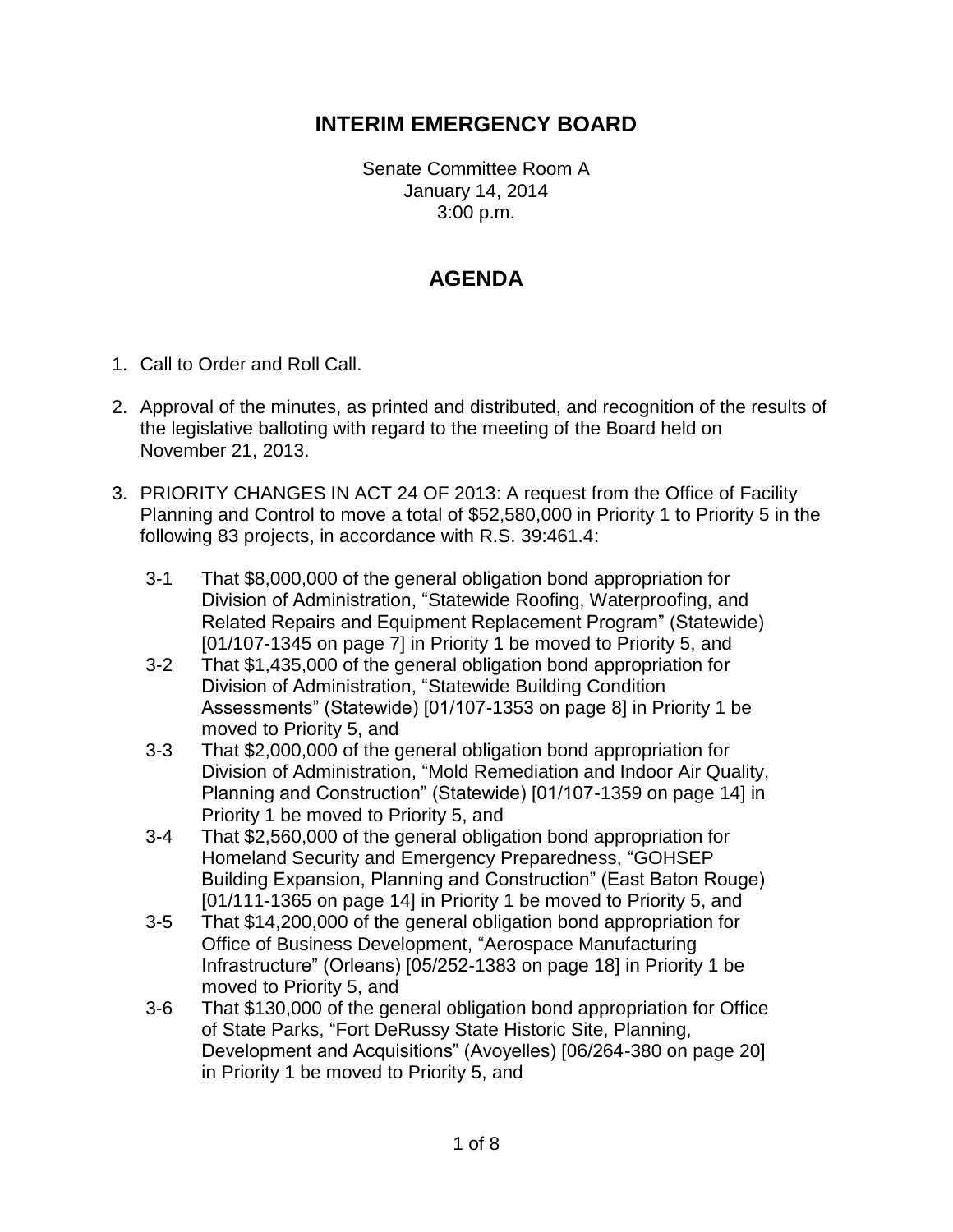- 3-7 That \$20,000 of the general obligation bond appropriation for Office of State Parks, "St. Bernard State Park, Planning and Construction - Supplemental" (St. Bernard) [06/264-1394 on page 21] in Priority 1 be moved to Priority 5, and
- 3-8 That \$100,000 of the general obligation bond appropriation for Office of State Police, "State Police, Troop L and Bureau of Investigations, Planning and Construction" (St. Tammany) [08/419-1034 on page 34] in Priority 1 be moved to Priority 5, and
- 3-9 That \$100,000 of the general obligation bond appropriation for Central Louisiana State Hospital, "Expansion of Shreveport Mental Health Center, Planning and Construction" (Caddo) [09/331-1458 on page 36] in Priority 1 be moved to Priority 5, and
- 3-10 That \$500,000 of the general obligation bond appropriation for Eastern Louisiana Mental Health System, "Oakcrest Sprinkler System" (East Feliciana) [09/332-1463 on page 36] in Priority 1 be moved to Priority 5, and
- 3-11 That \$985,000 of the general obligation bond appropriation for Southeast Louisiana Hospital, "New South Louisiana Human Services Authority Administrative Building, Land Acquisition, Planning and Construction" (Terrebonne) [09/333-1467 on page 36] in Priority 1 be moved to Priority 5, and
- 3-12 That \$1,800,000 of the general obligation bond appropriation for North Lake Supports and Services Center, "Replacement of Underground High Temperature Hot Water System, Planning and Construction" (Tangipahoa) [09/344-1471 on page 37] in Priority 1 be moved to Priority 5, and
- 3-13 That \$500,000 of the general obligation bond appropriation for North Lake Supports and Services Center, "Installation of Sprinkler Systems/Protection of Beams" (Tangipahoa) [09/344-1472 on page 37] in Priority 1 be moved to Priority 5, and
- 3-14 That \$500,000 of the general obligation bond appropriation for North Lake Supports and Services Center, "Repairs and Renovation at the North Lake Supports and Services Center, Planning and Construction" (Tangipahoa) [09/344-1473 on page 37] in Priority 1 be moved to Priority 5, and
- 3-15 That \$3,900,000 of the general obligation bond appropriation for LSU Health Sciences Center Health Care Services Division, "University Medical Center in Baton Rouge " (East Baton Rouge) [19/610-1503 on page 44] in Priority 1 be moved to Priority 5, and
- 3-16 That \$250,000 of the general obligation bond appropriation for LSU Health Sciences Center Health Care Services Division, "Construction of Levee Around the Chabert Medical Center, Planning and Construction" (Terrebonne) [19/610-1506 on page 44] in Priority 1 be moved to Priority 5, and
- 3-17 That \$495,000 of the general obligation bond appropriation for Board of Regents, "Jefferson West Learning Center, Land Acquisition,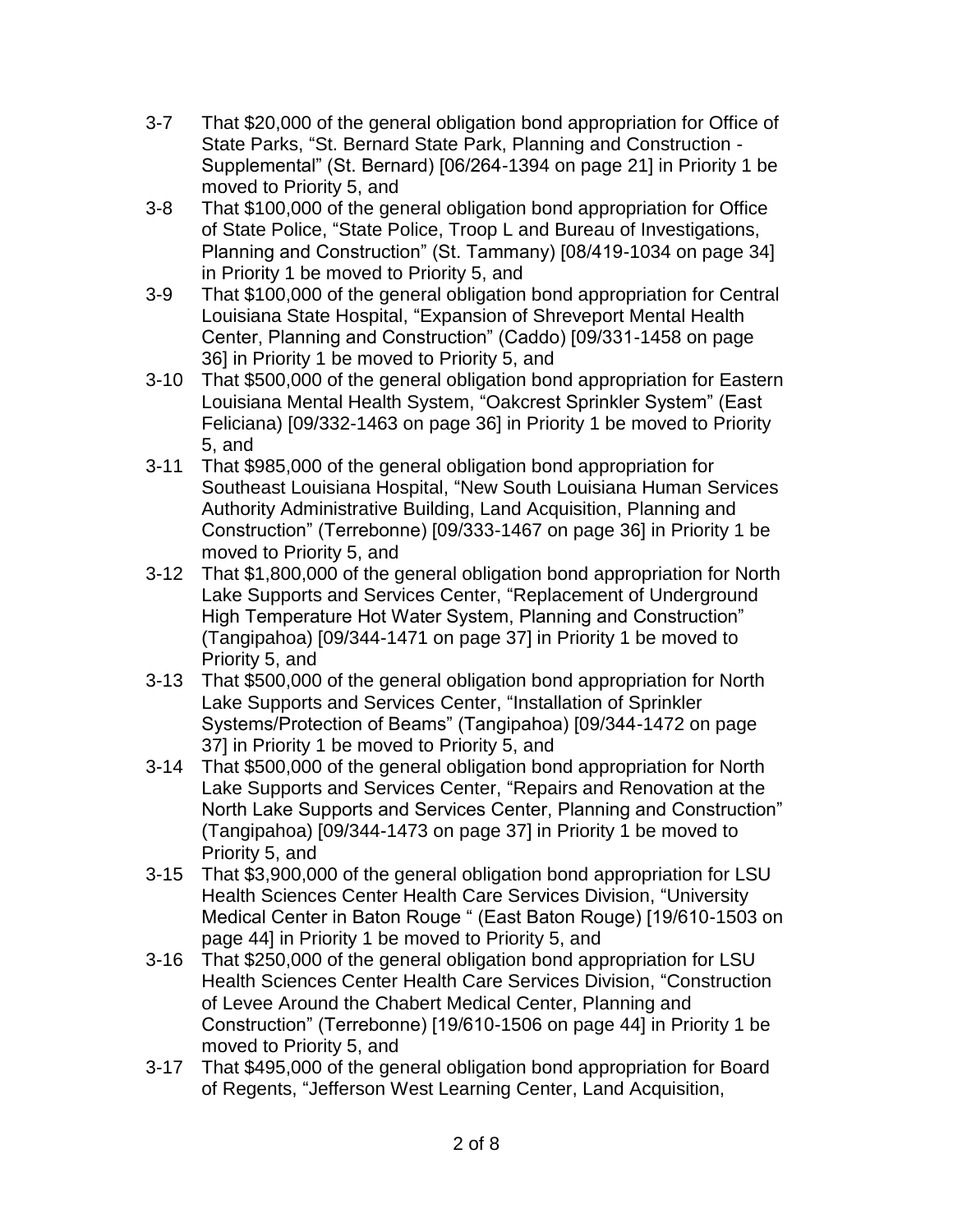Planning and Construction" (Jefferson) [19/671-1548 on page 53] in Priority 1 be moved to Priority 5, and

- 3-18 That \$100,000 of the general obligation bond appropriation for Board of Regents, "Feasibility Study for New Campus for Northwest Campus of the Louisiana Technical College, Planning and Construction" (Webster) [19/671-1550 on page 54] in Priority 1 be moved to Priority 5, and
- 3-19 That \$310,000 of the general obligation bond appropriation for Lake Borgne Basin Levee District, "Drainage Improvements to LA 46 Roadway Drainage Improvement Project Between Parish Road and Webster Road, Planning and Construction" (St. Bernard) [36/L08-766 on page 55] in Priority 1 be moved to Priority 5, and
- 3-20 That \$15,000 of the general obligation bond appropriation for Lake Borgne Basin Levee District, "Drainage Pump Stations and Channel Improvements, Land Acquisitions, Planning and Construction" (St. Bernard) [36/L08-768 on page 55] in Priority 1 be moved to Priority 5, and
- 3-21 That \$600,000 of the general obligation bond appropriation for Port of New Orleans, "Cruise Ship Terminal, Planning and Construction" (Orleans) [36/P17-1571 on page 59] in Priority 1 be moved to Priority 5, and
- 3-22 That \$90,000 of the general obligation bond appropriation for Port of South Louisiana, "Dock, Planning and Construction" (St. John the Baptist) [36/P21-1576 on page 59] in Priority 1 be moved to Priority 5, and
- 3-23 That \$120,000 of the general obligation bond appropriation for Assumption Parish, "Overlay of Bayou Drive, Planning and Construction" (Assumption) [50/J04-1586 on page 62] in Priority 1 be moved to Priority 5, and
- 3-24 That \$490,000 of the general obligation bond appropriation for Bienville Parish, "Blue Ridge Water System" (Bienville) [50/J07-1591 on page 63] in Priority 1 be moved to Priority 5, and
- 3-25 That \$50,000 of the general obligation bond appropriation for Bienville Parish, "Bienville Parish Jail (\$5,034,000 Cash and/or In-Kind Match)" (Bienville) [50/J07-1592 on page 63] in Priority 1 be moved to Priority 5, and
- 3-26 That \$45,000 of the general obligation bond appropriation for Franklin Parish, "Courthouse Renovations, Planning and Construction" (Franklin) [50/J21-1328 on page 66] in Priority 1 be moved to Priority 5, and
- 3-27 That \$25,000 of the general obligation bond appropriation for Jefferson Parish, "Canal Street Roadway Reconstruction and Installation of Subsurface Drainage between I-10 and Lake Avenue" (Jefferson) [50/J26-80 on page 69] in Priority 1 be moved to Priority 5, and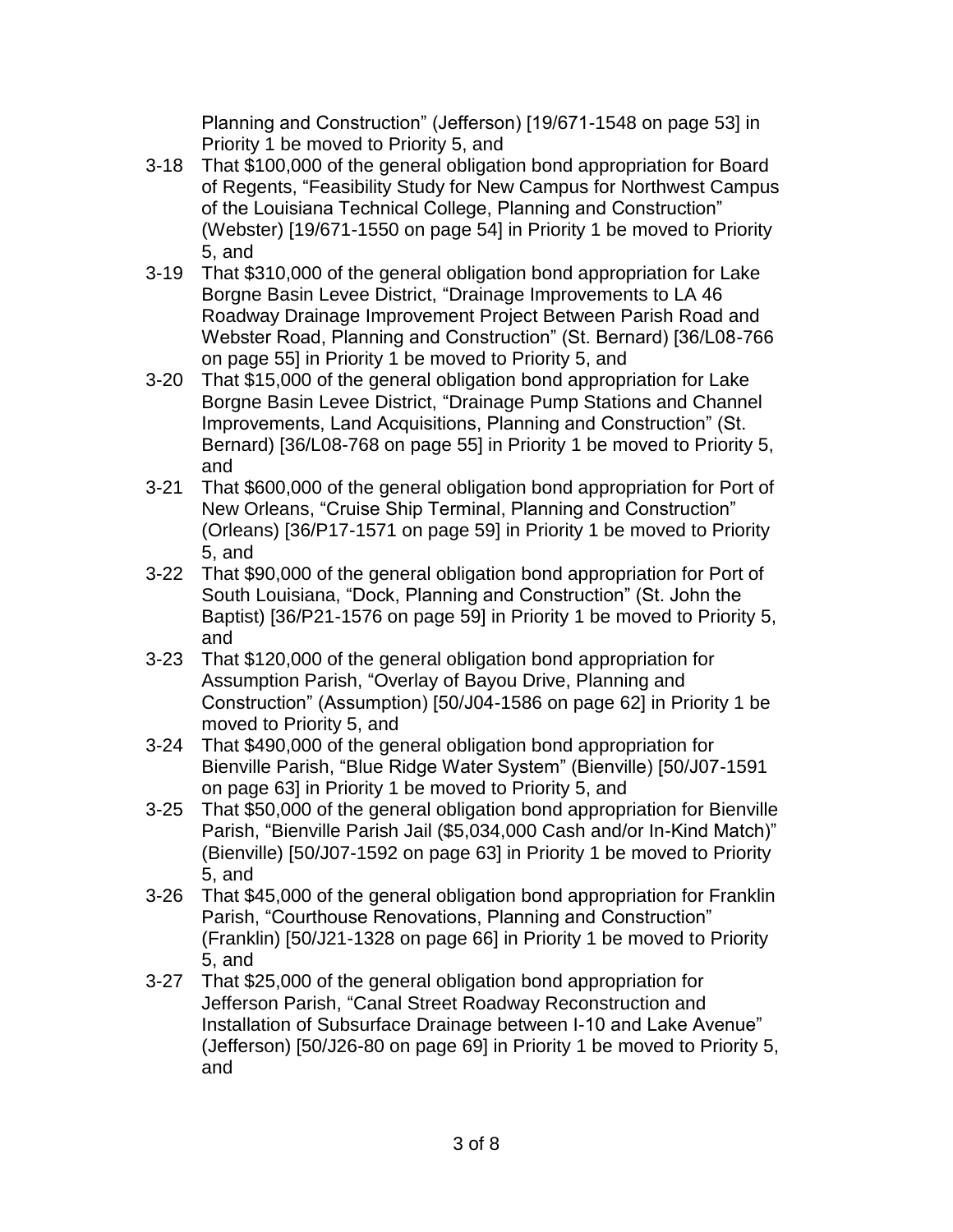- 3-28 That \$95,000 of the general obligation bond appropriation for Jefferson Parish, "East Jefferson Drainage Relief: Subsurface Drainage Improvements to Garden Road, Tallulah, Sauve Road, and Midway Drive, and Replacement of the Citrus and Sauve Bridges over Soniat Canal" (Jefferson) [50/J26-91 on page 69] in Priority 1 be moved to Priority 5, and
- 3-29 That \$300,000 of the general obligation bond appropriation for Jefferson Parish, "Jefferson Parish Housing Authority Street Lighting and Security Upgrades (Between Betty and Julie Street in the East-West Direction and Acre and Lapalco in the North-South Direction), Planning and Construction" (Jefferson) [50/J26-99 on page 69] in Priority 1 be moved to Priority 5, and
- 3-30 That \$95,000 of the general obligation bond appropriation for Jefferson Parish, "Walkertown Bus Terminal, Planning and Construction" (Jefferson) [50/J26-140 on page 71] in Priority 1 be moved to Priority 5, and
- 3-31 That \$50,000 of the general obligation bond appropriation for Red River Parish, "Health Unit and Administrative Offices, Planning and Construction" (Red River) [50/J41-614 on page 76] in Priority 1 be moved to Priority 5, and
- 3-32 That \$30,000 of the general obligation bond appropriation for Richland Parish, "Richland Parish Courthouse Renovations" (Richland) [50/J42- 580 on page 76] in Priority 1 be moved to Priority 5, and
- 3-33 That \$490,000 of the general obligation bond appropriation for St. Bernard Parish, "Judicial Government Complex Renovation and Expansion, Planning and Construction" (St. Bernard) [50/J44-1645 on page 77] in Priority 1 be moved to Priority 5, and
- 3-34 That \$20,000 of the general obligation bond appropriation for St. Bernard Parish, "St. Bernard Parish Tourist Commission, Planning and Construction" (St. Bernard) [50/J44-1646 on page 77] in Priority 1 be moved to Priority 5, and
- 3-35 That \$100,000 of the general obligation bond appropriation for St. John the Baptist Parish, "Woodland Road between Cambridge and Belle Terre, LA Hwy 3188" (St. John the Baptist) [50/J48-1653 on page 79] in Priority 1 be moved to Priority 5, and
- 3-36 That \$30,000 of the general obligation bond appropriation for St. Martin Parish, "T-Bayou Drainage Improvements (Local Match Required)" (St. Martin) [50/J50-457 on page 79] in Priority 1 be moved to Priority 5, and
- 3-37 That \$200,000 of the general obligation bond appropriation for Vernon Parish, "Creation of Vernon Lake Cultural Center, Recreation and Tourism Park, Planning and Construction" (Vernon) [50/J58-1678 on page 83] in Priority 1 be moved to Priority 5, and
- 3-38 That \$540,000 of the general obligation bond appropriation for Vernon Parish, "Visitor Center, Planning and Construction" (Vernon) [50/J58- 1682 on page 84] in Priority 1 be moved to Priority 5, and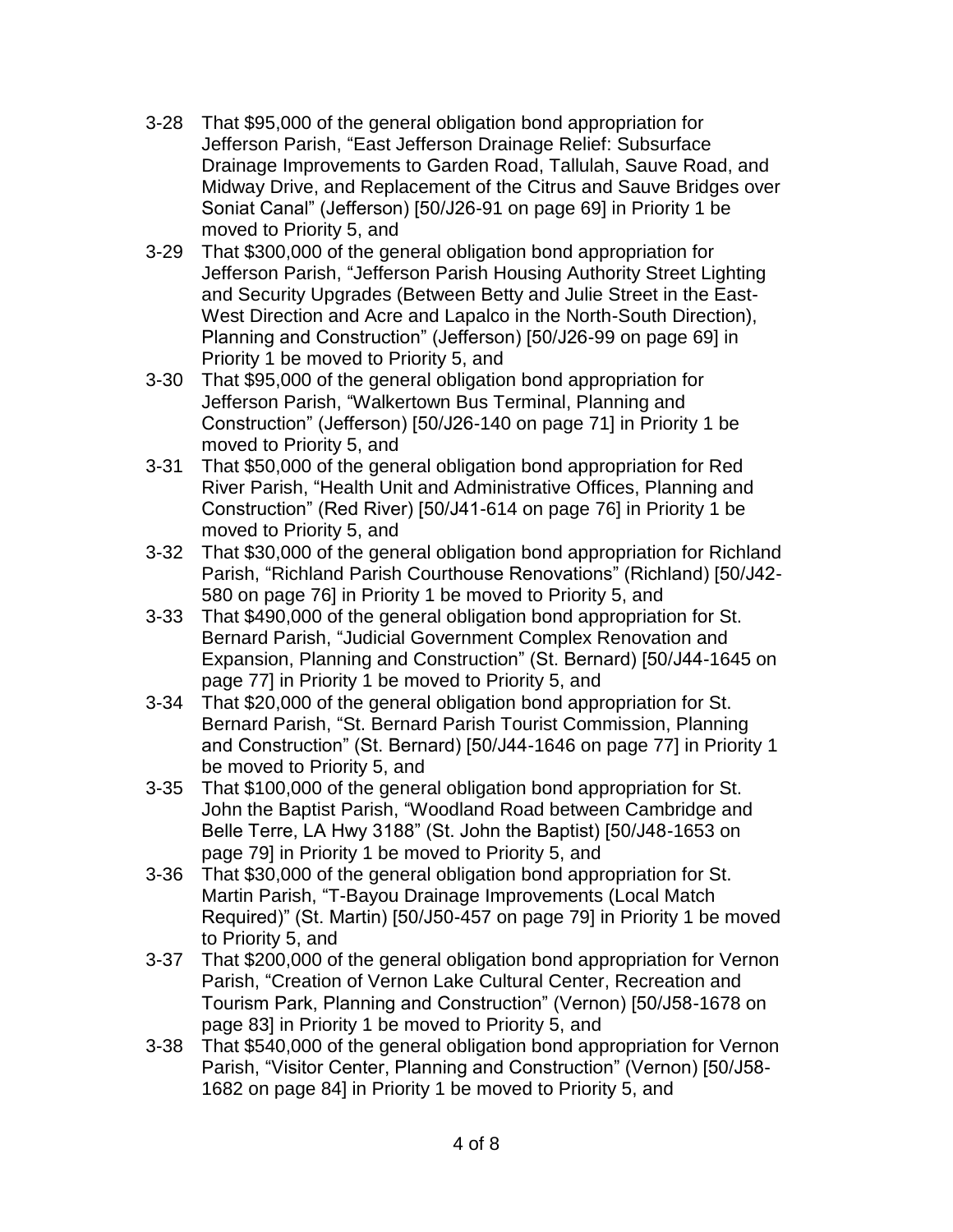- 3-39 That \$15,000 of the general obligation bond appropriation for Webster Parish, "Union Grove Water System" (Webster) [50/J60-1687 on page 85] in Priority 1 be moved to Priority 5, and
- 3-40 That \$260,000 of the general obligation bond appropriation for Arnaudville, "Multipurpose Aquatic Recreational Facility" (St. Landry) [50/M10-1697 on page 86] in Priority 1 be moved to Priority 5, and
- 3-41 That \$70,000 of the general obligation bond appropriation for Baton Rouge, "Stanford Avenue Improvements, Sidewalk Widening, Planning and Construction" (East Baton Rouge) [50/M20-1707 on page 88] in Priority 1 be moved to Priority 5, and
- 3-42 That \$50,000 of the general obligation bond appropriation for Clarence, "Clarence, Wastewater System Improvements, Planning and Construction" (Natchitoches) [50/M46-615 on page 92] in Priority 1 be moved to Priority 5, and
- 3-43 That \$85,000 of the general obligation bond appropriation for Columbia, "Repair of Existing Water Well, Planning and Construction" (Caldwell) [50/M52-1723 on page 93] in Priority 1 be moved to Priority 5, and
- 3-44 That \$250,000 of the general obligation bond appropriation for Dequincy, "Sewer Rehabilitation of 8" Sewer on Holly and North Division Streets and 18" Sewer on William Still Road - City of Dequincy" (Calcasieu) [50/M64-1732 on page 95] in Priority 1 be moved to Priority 5, and
- 3-45 That \$30,000 of the general obligation bond appropriation for Folsom, "Road and Street Repairs, Planning and Construction (Cash and/or In-Kind Match Required)" (St. Tammany) [50/M90-1743 on page 96] in Priority 1 be moved to Priority 5, and
- 3-46 That \$800,000 of the general obligation bond appropriation for Gonzales, "Improvements on LA 3038, Including Patching, Repairing and Overlaying of the Highway, Planning" (Ascension) [50/MA5-1330 on page 97] in Priority 1 be moved to Priority 5, and
- 3-47 That \$195,000 of the general obligation bond appropriation for Grambling, "Wastewater System Expansion" (Lincoln) [50/MA6-1745 on page 97] in Priority 1 be moved to Priority 5, and
- 3-48 That \$195,000 of the general obligation bond appropriation for Greenwood, "Multipurpose Community Center, Planning and Construction (\$200,000 Local Match)" (Caddo) [50/MB4-501 on page 98] in Priority 1 be moved to Priority 5, and
- 3-49 That \$390,000 of the general obligation bond appropriation for New Orleans, "Rosenwald Community Center, Planning and Construction" (Orleans) [50/ML3-1816 on page 113] in Priority 1 be moved to Priority 5, and
- 3-50 That \$135,000 of the general obligation bond appropriation for Opelousas, "Tourism Center and South Park Project" (St. Landry) [50/MM6-1824 on page 114] in Priority 1 be moved to Priority 5, and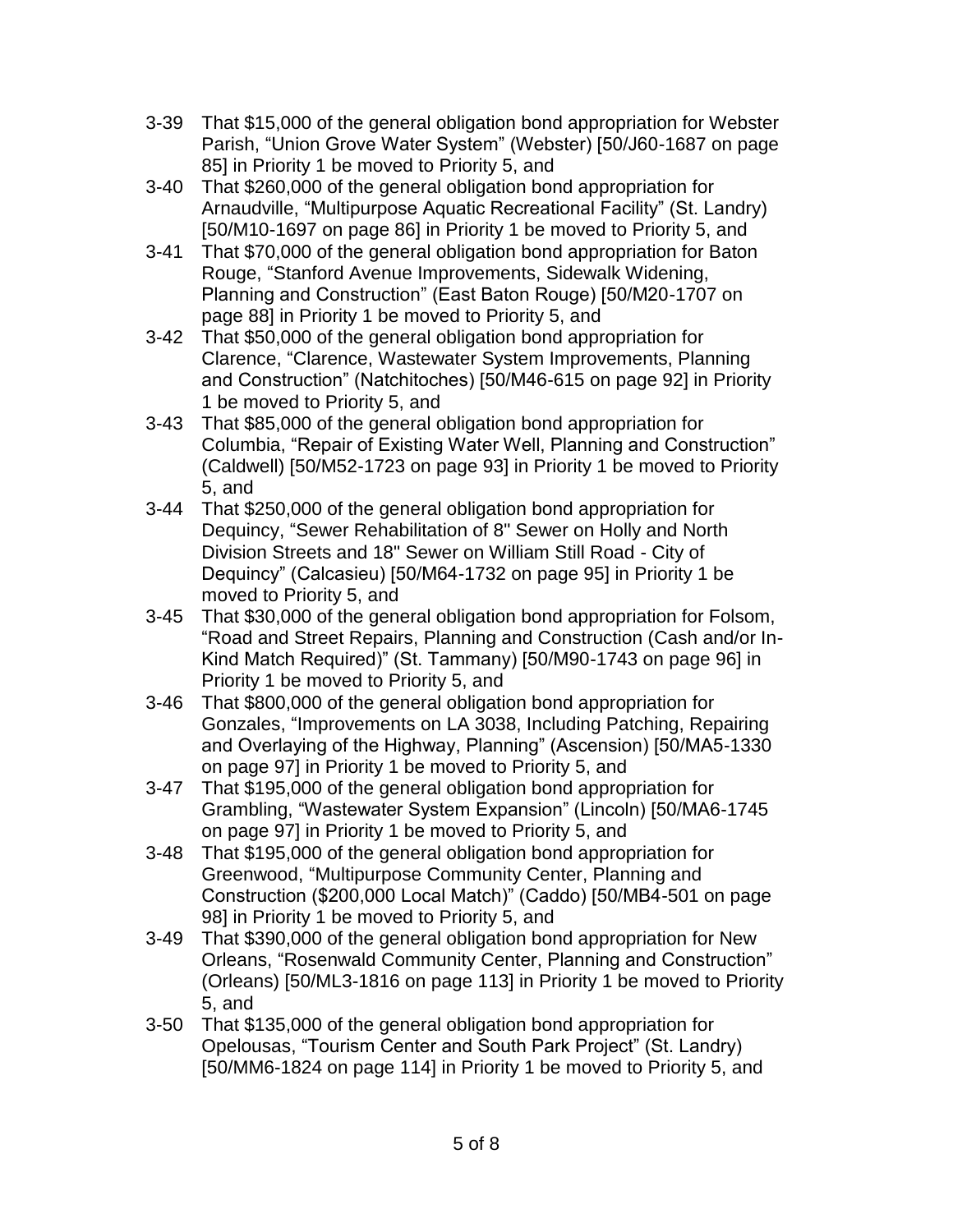- 3-51 That \$290,000 of the general obligation bond appropriation for Rayville, "Hangar, T-Hangar, Paved Areas and Utilities for Rayville Airport, Town of Rayville, Planning and Construction" (Richland) [50/MO9-1837 on page 116] in Priority 1 be moved to Priority 5, and
- 3-52 That \$155,000 of the general obligation bond appropriation for Richwood, "Richwood Municipal Complex, Planning, Construction, and Land Acquisition (Local Match Required)" (Ouachita) [50/MP3- 1082 on page 116] in Priority 1 be moved to Priority 5, and
- 3-53 That \$20,000 of the general obligation bond appropriation for Ruston, "Goodwin Road Reconstruction, Planning and Construction (\$350,000 Local Match)" (Lincoln) [50/MQ2-1841 on page 117] in Priority 1 be moved to Priority 5, and
- 3-54 That \$15,000 of the general obligation bond appropriation for Saline, "Water Tower Repairs, Planning and Construction (Non-State Match Required)" (Bienville) [50/MQ6-1847 on page 118] in Priority 1 be moved to Priority 5, and
- 3-55 That \$390,000 of the general obligation bond appropriation for Simmesport, "Multipurpose Evacuation Shelter/Community Center in Simmesport, Acquisitions, Utilities, Planning and Construction" (Avoyelles) [50/MR5-1855 on page 120] in Priority 1 be moved to Priority 5, and
- 3-56 That \$100,000 of the general obligation bond appropriation for Simsboro, "Water Well and Water Main" (Lincoln) [50/MR7-1856 on page 120] in Priority 1 be moved to Priority 5, and
- 3-57 That \$125,000 of the general obligation bond appropriation for Simsboro, "Village of Simsboro, Extend Sewer Line/New Subdivision" (Lincoln) [50/MR7-1857 on page 120] in Priority 1 be moved to Priority 5, and
- 3-58 That \$25,000 of the general obligation bond appropriation for Slidell, "City Barn Flood Gates, Planning and Construction" (St. Tammany) [50/MR9-1860 on page 121] in Priority 1 be moved to Priority 5, and
- 3-59 That \$100,000 of the general obligation bond appropriation for Sun, "Town Hall Renovations, Planning and Construction" (St. Tammany) [50/MT1-1866 on page 122] in Priority 1 be moved to Priority 5, and
- 3-60 That \$160,000 of the general obligation bond appropriation for Tallulah, "Improvements to Sewer System, Planning and Construction" (Madison) [50/MT3-1868 on page 122] in Priority 1 be moved to Priority 5, and
- 3-61 That \$95,000 of the general obligation bond appropriation for State Fair of Louisiana, "Hirsch Memorial Coliseum/Evacuation Shelter Rehabilitation, Planning and Construction" (Caddo) [50/N06-286 on page 129] in Priority 1 be moved to Priority 5, and
- 3-62 That \$15,000 of the general obligation bond appropriation for St. Bernard Parish Sheriff, "Arabi Sub-Station, Planning and Construction" (St. Bernard) [50/N07-1901 on page 129] in Priority 1 be moved to Priority 5, and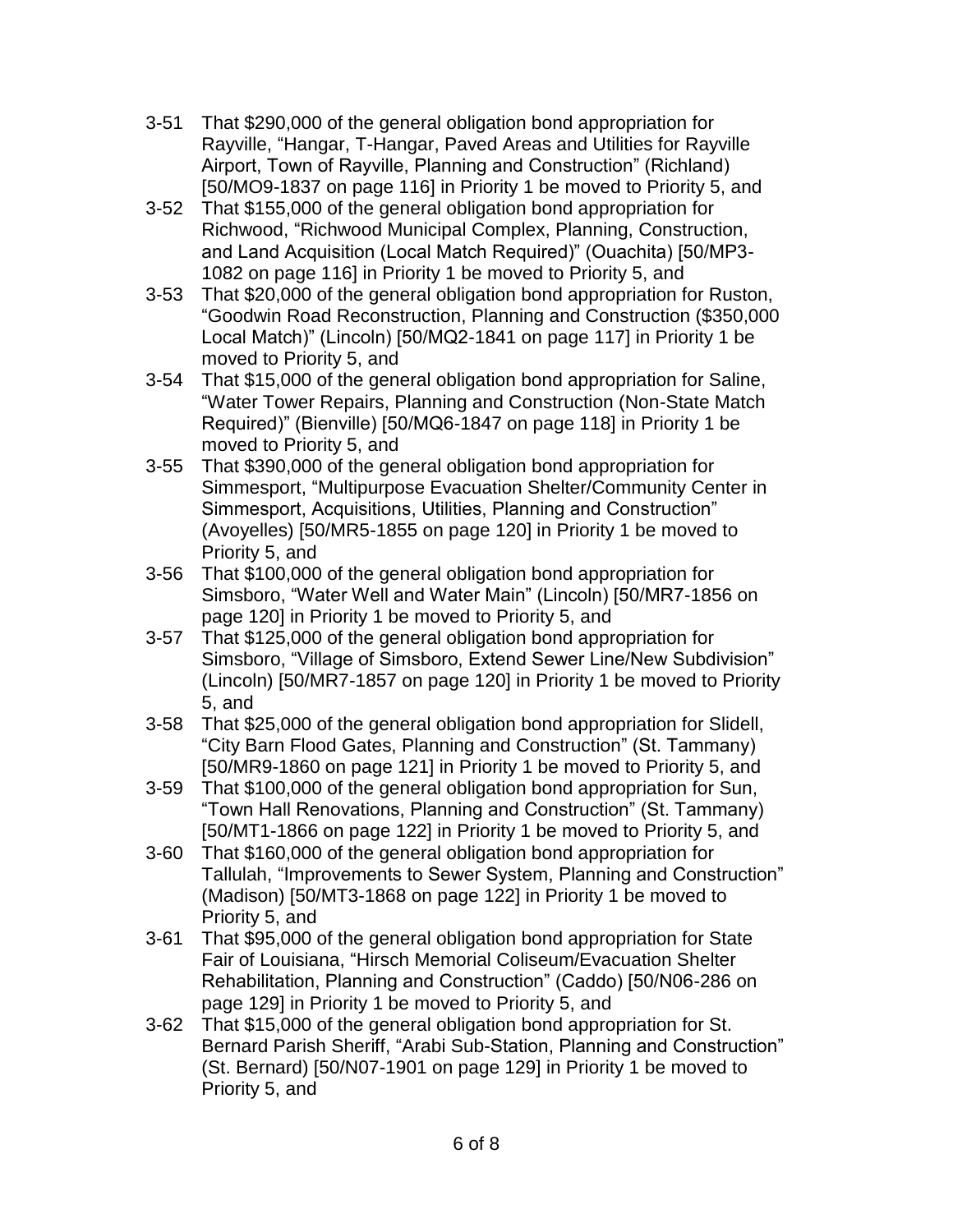- 3-63 That \$500,000 of the general obligation bond appropriation for Regional Transit Authority, "Airport to CBD Regional Rail Line (\$5,000,000 Local and \$10,000,000 Federal Match)" (Orleans) [50/N70-1907 on page 131] in Priority 1 be moved to Priority 5, and
- 3-64 That \$360,000 of the general obligation bond appropriation for Efforts of Grace, Inc., "Ashe Too, Planning and Construction" (Orleans) [50/NAJ-1914 on page 133] in Priority 1 be moved to Priority 5, and
- 3-65 That \$575,000 of the general obligation bond appropriation for Black River Lake Commission, "Black River Lake Drainage Structure Installation, Studies, Permits, Planning and Construction" (Concordia) [50/NBM-1918 on page 134] in Priority 1 be moved to Priority 5, and
- 3-66 That \$45,000 of the general obligation bond appropriation for Baton Rouge Recreation and Parks Commission, "Pete Goldsby Field Renovations (Non-State Cash and/or In-Kind Match Required)" (East Baton Rouge) [50/NC2-1921 on page 135] in Priority 1 be moved to Priority 5, and
- 3-67 That \$245,000 of the general obligation bond appropriation for Livingston Parish Fairground Authority, "Livingston Parish Fairgrounds, Livestock Exhibition Building, Planning and Construction" (Livingston) [50/NEB-1931 on page 137] in Priority 1 be moved to Priority 5, and
- 3-68 That \$500,000 of the general obligation bond appropriation for Central Louisiana Detention Center Authority, "Central Louisiana Juvenile Detention Center, Planning and Construction" (Grant) [50/NF8-430 on page 137] in Priority 1 be moved to Priority 5, and
- 3-69 That \$20,000 of the general obligation bond appropriation for Rural Franklinton Water Corporation, "Black Jack Road Water Well" (Washington) [50/NGS-1948 on page 140] in Priority 1 be moved to Priority 5, and
- 3-70 That \$65,000 of the general obligation bond appropriation for New Orleans Music Hall of Fame, "South Rampart Street Historic Development Project, Planning and Construction, (\$300,000 Non-State Match)" (Orleans) [50/NHN-709 on page 141] in Priority 1 be moved to Priority 5, and
- 3-71 That \$65,000 of the general obligation bond appropriation for Harvey-Stevens Memorial Foundation, "Tutorial and Learning Resource Center Renovations, Planning and Construction" (St. Landry) [50/NJV-1967 on page 143] in Priority 1 be moved to Priority 5, and
- 3-72 That \$1,195,000 of the general obligation bond appropriation for Community Outreach Programs, "Willow Glen River Road Senior Resource Center, Planning, Construction and Equipment" (Rapides) [50/NK2-1969 on page 143] in Priority 1 be moved to Priority 5, and
- 3-73 That \$195,000 of the general obligation bond appropriation for Foundation for Science and Math Education, "A Model for a 21st Century Workforce Development Urban High School - New Orleans Science and Mathematics High School, Planning and Construction